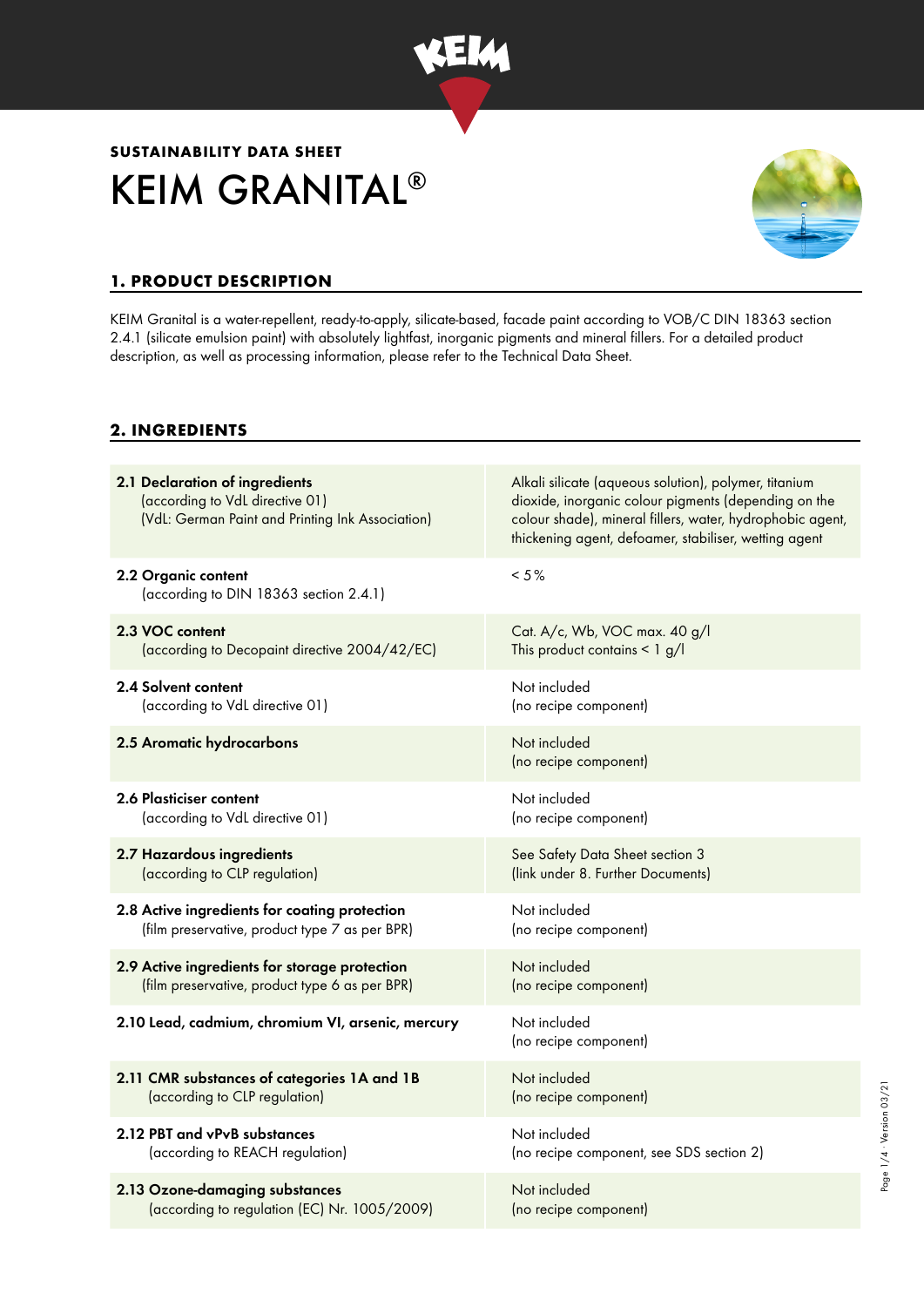| 2.14 Formaldehyde/formaldehyde depot substances<br>(emission test chamber)                                                                          | Not specified                                                         |
|-----------------------------------------------------------------------------------------------------------------------------------------------------|-----------------------------------------------------------------------|
| 2.15 Compliance with the limitation of emissions<br>of the titanium dioxide industry (according to<br>directive 92/112/EEC or directive 2010/75/EU) | Yes                                                                   |
| 2.16 Halogenated organic compounds                                                                                                                  | See Safety Data Sheet section 12<br>(link under 8. Further Documents) |

## **3. TEST REPORTS / EXPERT REPORTS / CERTIFICATIONS / LOGOS**

| 3.1 Test reports                                                                                                        | On request                                                                                                                                                                      |
|-------------------------------------------------------------------------------------------------------------------------|---------------------------------------------------------------------------------------------------------------------------------------------------------------------------------|
| 3.2 Export reports                                                                                                      | <b>Environmental Product Declaration (EPD)</b><br>(link under 8. Further Documents)                                                                                             |
| 3.3 Product code / GISCODE                                                                                              | BSW <sub>10</sub>                                                                                                                                                               |
| 3.4 Certifications / Logos<br><b>SENTINEL HAUS</b><br>100%<br>natureplus<br>INSTITUT<br>Okostrom<br>No. 0604-1701-035-1 | A2 s1, d0<br>(EN 13501-1)<br><b>DGNB</b><br>nichtbrennbar<br><b>NAVIGATOR</b><br>non combustible<br>Registrierungs-Code<br>KEM<br>8WUDHD<br><b>HFN</b><br>www.dgnb-navigator.de |

#### **4. INFORMATION FOR BUILDING CERTIFICATION AS PER DGNB\***

| 4.1 Product group<br>(ENV 1.2)                                             | Coatings for mineral surfaces outside such as e.g.<br>concrete, masonry, mineral mortars and fillers, renders,<br>ETICS, wallpapers (facade wallpapers), gypsum plaster-<br>boards, etc. |
|----------------------------------------------------------------------------|------------------------------------------------------------------------------------------------------------------------------------------------------------------------------------------|
| 4.2 VOC content<br>(according to directive 2004/42/EC)                     | < 1 g/l                                                                                                                                                                                  |
| 4.3 Dilutability with water<br>(according to directive 2004/42/EC)         | Yes                                                                                                                                                                                      |
| 4.4 Product-specific life cycle assessment values<br>(ENV 1.1 and ENV 2.1) | According to EPD                                                                                                                                                                         |
| <b>4.5 Quality level</b><br>(ENV 1.2)                                      | Coatings on mainly mineral substrates: Complies with<br>quality level $4 - \text{VOC} \le 40 \text{ g/l}$ according to VdL<br>directive 01                                               |
| 4.6 Product-specific life cycle<br>(ECO 1.1)                               | 15 Years (according to BNB: National rating system<br>for sustainable building)                                                                                                          |
| 4.7 Safety and risks of failure<br>(SOC 1.7)                               | No negative impact, since no halogens are present                                                                                                                                        |
| 4.8 Cleaning instruction<br>(PRO 1.5, PRO 2.2)                             | See Technical Data Sheet<br>(link under 8. Further Documents)                                                                                                                            |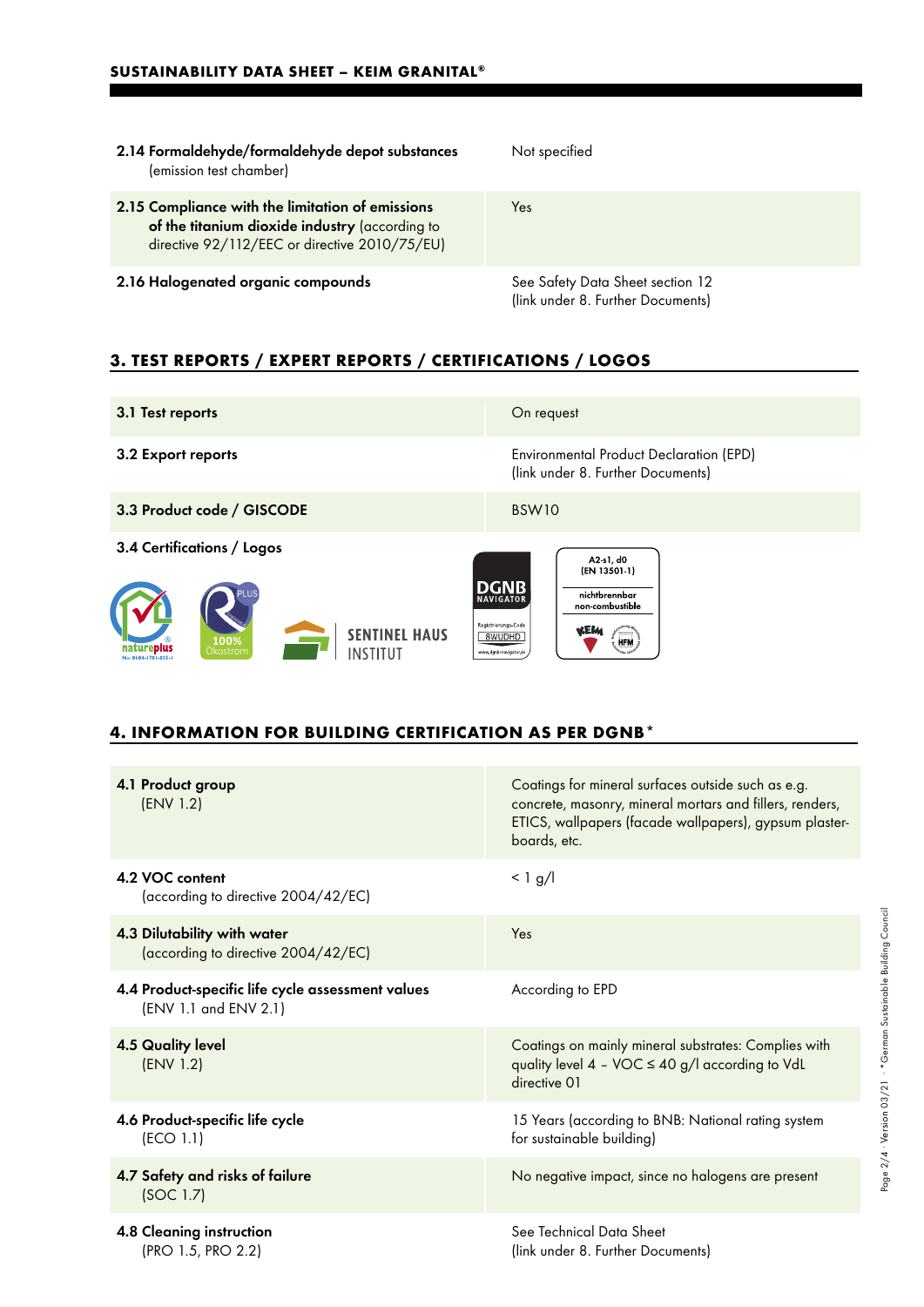# **5. INFORMATION ON SUITABILITY ACCORDING TO LEED 2009**

| 5.1 Product group<br>[EQ4.2]                                                                         | <b>Flat Topcoat</b>                                                                                                                                                                                                                                                                                                                                                                                                                                                                   |
|------------------------------------------------------------------------------------------------------|---------------------------------------------------------------------------------------------------------------------------------------------------------------------------------------------------------------------------------------------------------------------------------------------------------------------------------------------------------------------------------------------------------------------------------------------------------------------------------------|
| 5.2 VOC<br>(as per SCAQMD Rule 1113, Architectural Coatings,<br>rules in effect on February 5, 2016) | $< 1$ g/l (limit value $< 50$ g/l)                                                                                                                                                                                                                                                                                                                                                                                                                                                    |
| 5.3 VOC limit fulfilled                                                                              | Yes                                                                                                                                                                                                                                                                                                                                                                                                                                                                                   |
| 5.4 Recycling rate<br>(from post-consumer sources) (MR4)                                             | KEIM Granital can achieve the service life of the<br>building components. KEIM Granital does not have a<br>real after-use phase. The final disposal is carried out in<br>conjunction with the building components via building<br>rubble. If it is pure building rubble, recycling takes place<br>in accordance with national regulations. Normally, build-<br>ing rubble is crushed and returned to the economic cycle<br>as a substitute for fillers (road construction, concrete). |
| 5.5 Recycling rate<br>(from production-relevant sources) (MR4)                                       | 0%                                                                                                                                                                                                                                                                                                                                                                                                                                                                                    |
| 5.6 Fast renewable raw materials<br>(MR 6)                                                           | 0%                                                                                                                                                                                                                                                                                                                                                                                                                                                                                    |
| <b>5.7 Regional materials</b><br>(MR <sub>5</sub> )                                                  | Not specified                                                                                                                                                                                                                                                                                                                                                                                                                                                                         |
| 5.8 Production site<br>(MR 5)                                                                        | Keimfarben GmbH, Keimstraße 16, 86420 Diedorf                                                                                                                                                                                                                                                                                                                                                                                                                                         |

#### **6. MANAGEMENT SYSTEMS AND CORPORATE CERTIFICATIONS**

6.1 Quality and environmental management The manufacturing /marketing company is certified

according to:

– DIN EN ISO 9001

- DIN EN ISO 14001
- Energy audit according to DIN EN 16247-1

#### **7. SAFETY INSTRUCTIONS**

7.1 See Safety Data Sheet (link under 8. Further Documents)